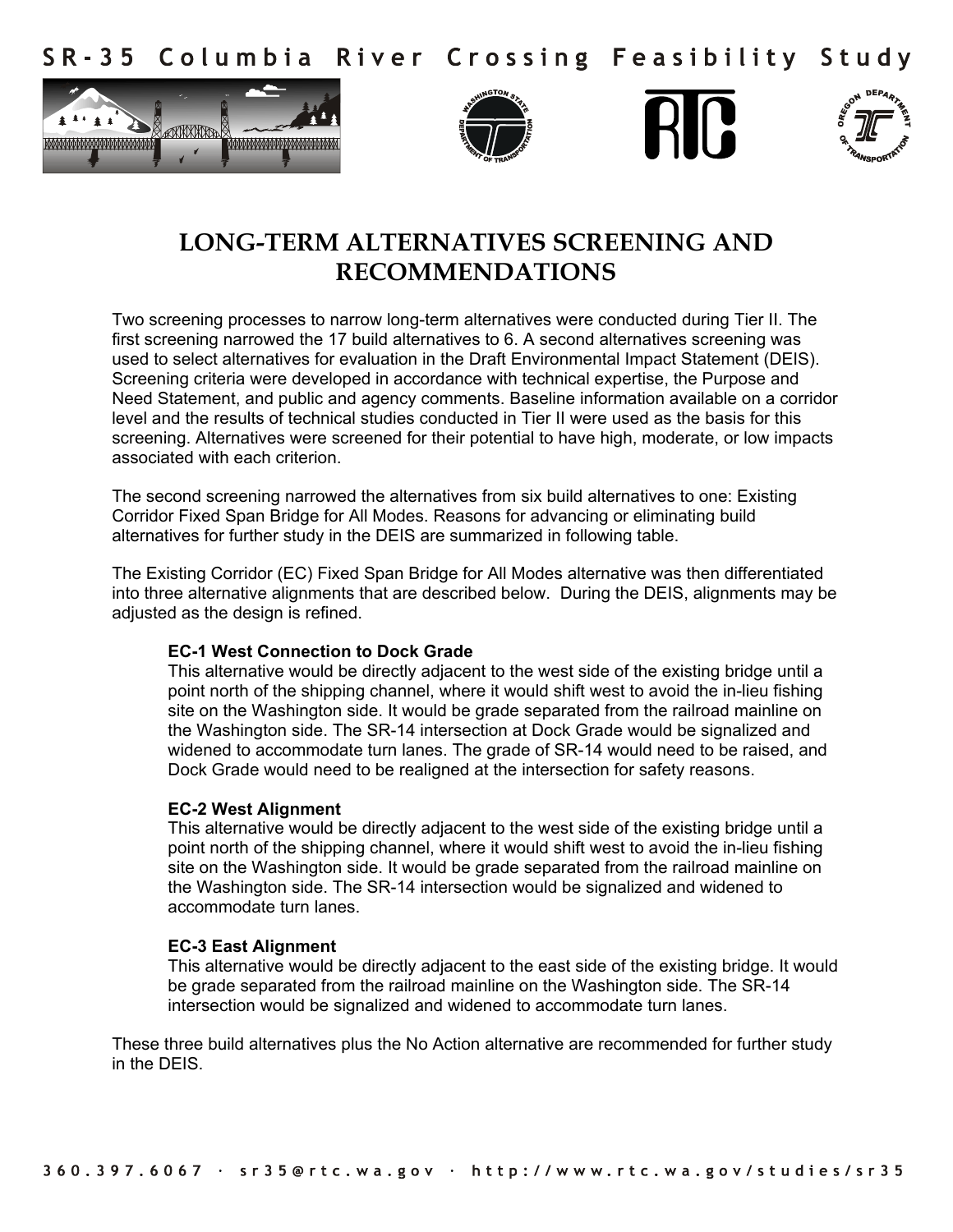## **Summary of Rationale to Forward or Eliminate Alternatives**

| Corridor           | <b>Alternative</b>                                                                                | Recommendation<br>for Further Study | Reason                                                                                                                                        |
|--------------------|---------------------------------------------------------------------------------------------------|-------------------------------------|-----------------------------------------------------------------------------------------------------------------------------------------------|
| <b>City Center</b> | New fixed span<br>bridge for all<br>modes                                                         | Eliminate                           | • Adverse impacts associated with water-<br>based recreation, and                                                                             |
|                    |                                                                                                   |                                     | • Severe geologic constraints on<br>Washington side bridge landing.                                                                           |
| <b>City Center</b> | New tunnel with<br>existing bridge<br>retrofit for<br>pedestrian and<br>bicycle use               | Eliminate                           | • Substantial increase in vehicle-miles-<br>traveled,                                                                                         |
|                    |                                                                                                   |                                     | • Substantial excavation in steep slope<br>on Washington side portal,                                                                         |
|                    |                                                                                                   |                                     | • High cost, and                                                                                                                              |
|                    |                                                                                                   |                                     | • High level of business displacement in<br>Hood River.                                                                                       |
| Existing           | New fixed span<br>bridge for all<br>modes                                                         | Advance                             | • Lowest impacts to transportation,                                                                                                           |
|                    |                                                                                                   |                                     | • Lowest impacts to environmental<br>resources.                                                                                               |
|                    |                                                                                                   |                                     | • Lowest impacts to recreation, and                                                                                                           |
|                    |                                                                                                   |                                     | • Lowest cost.                                                                                                                                |
| Existing           | Retrofit of<br>existing bridge<br>for all modes                                                   | Eliminate                           | • Identical low impacts as existing new<br>fixed span, except it has higher capital<br>costs and higher construction impacts.                 |
| East               | New fixed span<br>bridge with<br>existing bridge<br>retrofit for<br>pedestrian and<br>bicycle use | Eliminate                           | • High impacts to fish from in-water work<br>associated with two bridges;                                                                     |
|                    |                                                                                                   |                                     | • High environmental impacts associated<br>with Bingen Pond, nearby peregrine<br>falcons and bald eagles, and wetlands<br>on Oregon approach; |
|                    |                                                                                                   |                                     | • High visual impacts associated with two<br>bridges;                                                                                         |
|                    |                                                                                                   |                                     | • Four goal exceptions to Oregon<br>statewide planning goals;                                                                                 |
|                    |                                                                                                   |                                     | • Potential encroachment on Koberg<br>State Park; and                                                                                         |
|                    |                                                                                                   |                                     | • High cost (two bridges, new I-84<br>interchange, BNSF railway bypass).                                                                      |
| East               | New fixed span<br>bridge for all<br>modes                                                         | Eliminate                           | • High travel distances for pedestrians<br>and bicyclists;                                                                                    |
|                    |                                                                                                   |                                     | • High environmental impacts associated<br>with Bingen Pond, nearby peregrine<br>falcons and bald eagles, and wetlands<br>on Oregon approach; |
|                    |                                                                                                   |                                     | • Four goal exceptions to Oregon<br>statewide planning goals; and                                                                             |
|                    |                                                                                                   |                                     | • Potential encroachment on Koberg<br>State Park.                                                                                             |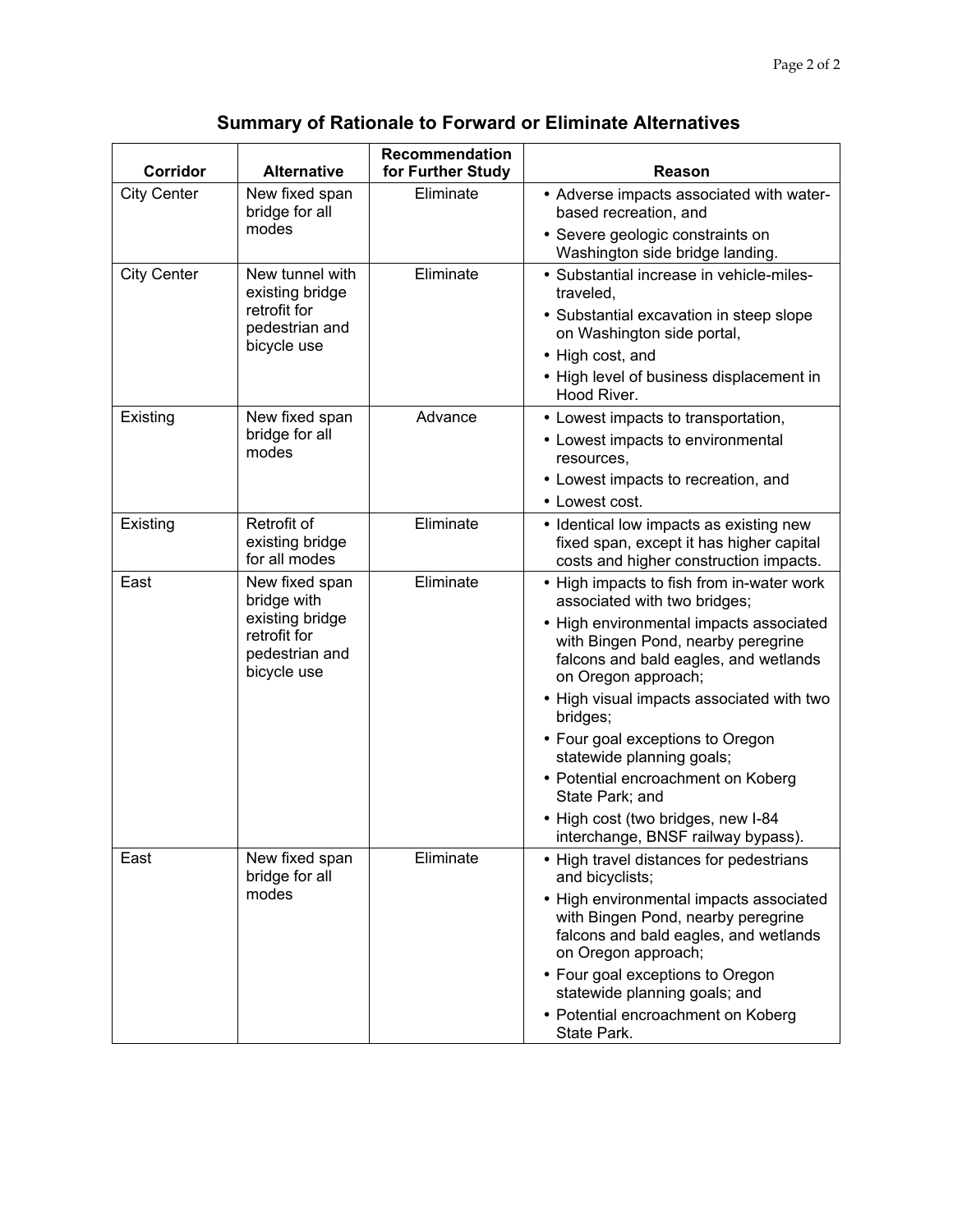

### **Map of Corridors Considered in Tier II**